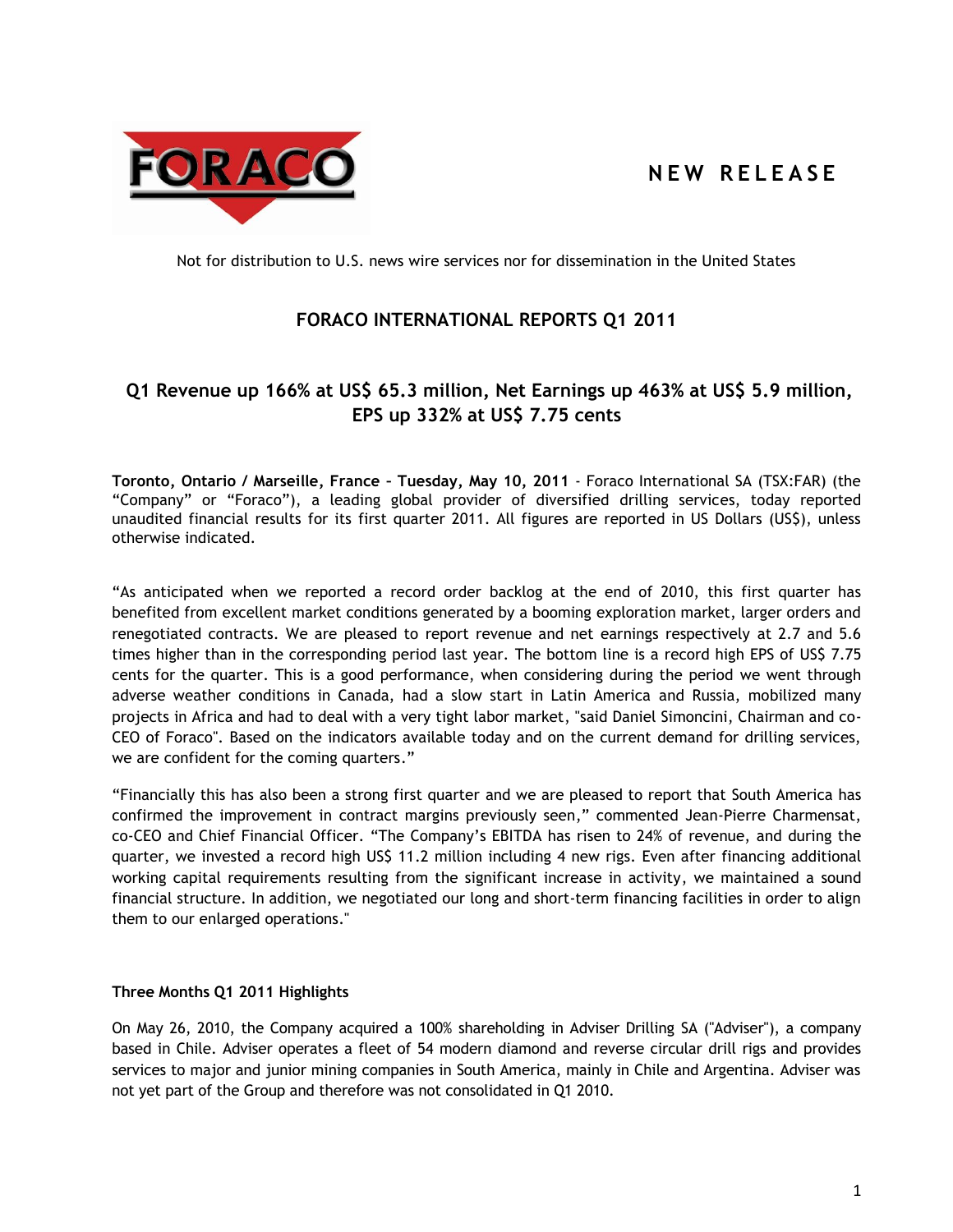On May 27, 2010, the Company completed the acquisition of a 50% controlling interest in LLC Eastern Drilling Company ("EDC"). EDC's operational facilities are positionned in far East Russia and Eastern Siberia where many mining developments are located and managed from. EDC was not yet part of the Group and therefore was not consolidated in Q1 2010. However, given the low level of activity during the winter season up to March, the contribution of EDC to the Group's Q1 2011 revenue is limited.

## *Revenue*

- Q1 2011 revenue increased by 2.7 times to US\$ 65.3 million from US\$ 24.5 million in Q1 2010, up US\$ 40.8 million.
- The US\$ 40.8 million increase is primarily the result of:
	- US\$ 25.7 million in revenue from South America,
	- US\$ 15.1 million in organic growth, a 62% increase.

## *Profitability*

- Q1 2011 gross profit including depreciation within cost of sales amounted to US\$ 14.5 million, an increase of US\$ 9.1 million or 2.7 times on Q1 2010.
- Q1 2011 EBITDA amounted to US\$ 15.5 million (23.7% of revenue) compared to US\$ 4.8 million in Q1 2010 (19.6% of revenue).
- Q1 2011 net profit after tax amounted to US\$ 5.9 million, an increase of US\$ 4.9 million or 5.6 times on Q1 2010.
- Q1 2011 earnings per share amounted to US\$7.75 cents (basic) and US\$ 7.65 cents (diluted), 4.3 times the US\$1.79 cents (basic) and US\$ 1.77 cents (diluted) reported in Q1 2010.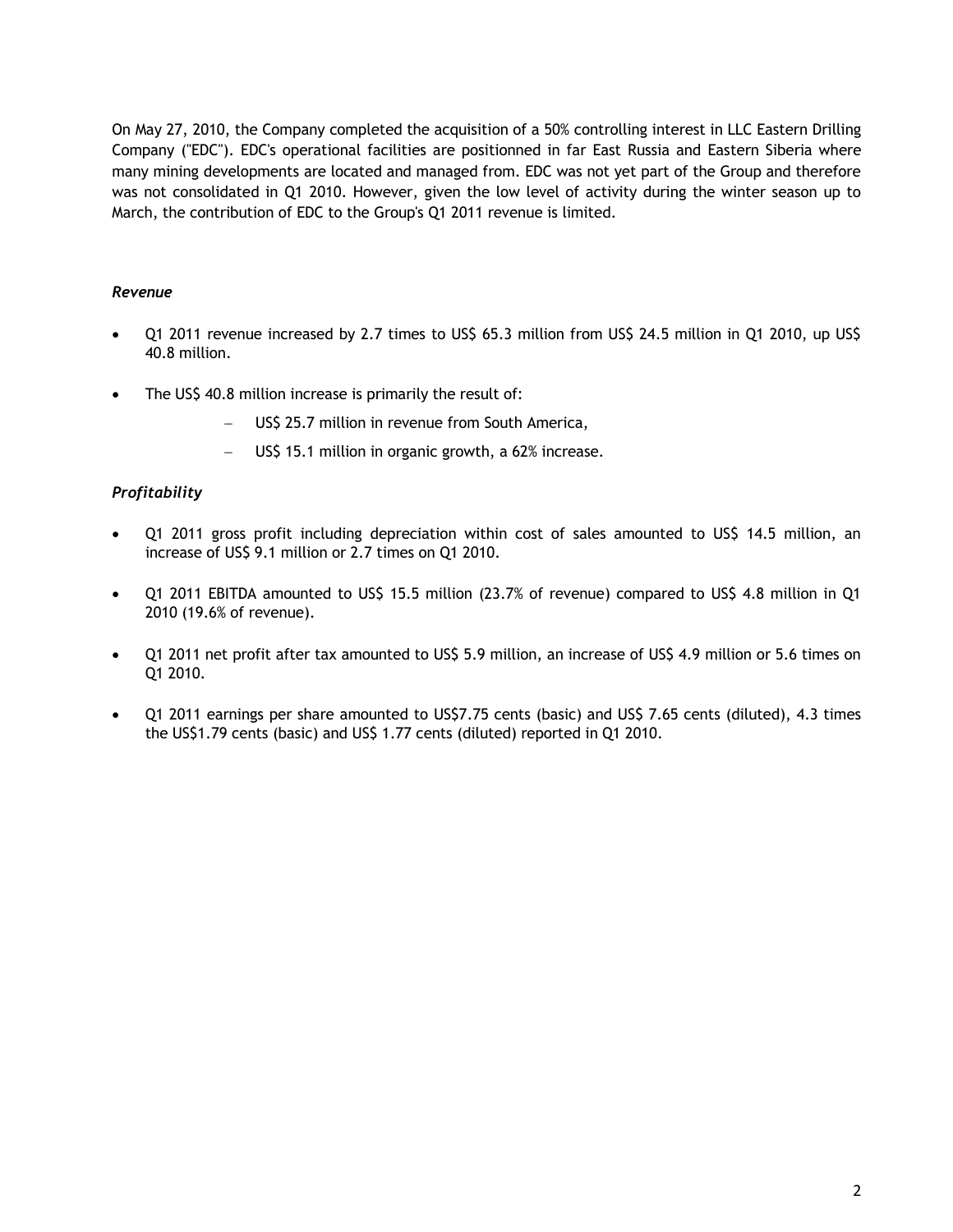## **Selected Financial Data**

| (In thousands of US\$)<br>(unaudited) | Three-month period ended<br>March 31, |        |  |
|---------------------------------------|---------------------------------------|--------|--|
|                                       | 2011                                  | 2010   |  |
| Revenue                               | 65,333                                | 24,525 |  |
| Gross profit (1)                      | 14,521                                | 5,403  |  |
| As a percentage of sales              | 22.2%                                 | 22.0%  |  |
| <b>EBITDA</b>                         | 15,456                                | 4,805  |  |
| As a percentage of sales              | 23.7%                                 | 19.6%  |  |
| Operating profit                      | 8,605                                 | 1,594  |  |
| As a percentage of sales              | 13.2%                                 | 6.5%   |  |
| Profit for the period                 | 5,944                                 | 1,056  |  |
| EPS (in US\$ cents)                   |                                       |        |  |
| <b>Basic</b>                          | 7.75                                  | 1.79   |  |
| Diluted                               | 7.65                                  | 1.77   |  |

**(1) includes amortization and depreciation expenses**

## **Financial Results**

Foraco's financial statements are prepared in accordance with International Financial Reporting Standards ("IFRS"), rather than Canadian Generally Accepted Accounting Principles ("Canadian GAAP"), and as such may not be directly comparable to the financial statements of other Canadian issuers.

**As of the second quarter ended June 30, 2010, and in accordance with IFRS, the Company has elected to report its consolidated financial statements using the US Dollar as its presentation currency. Previously, the Company reported in Euros. All figures previously reported in Euros have been converted at historical, average or closing currency exchange rate, as appropriate and in accordance with generally accepted accounting principles.**

## **Revenue**

| (In thousands of US\$) | Q1 2011 | % change | 01 2010 |
|------------------------|---------|----------|---------|
| (unaudited)            |         |          |         |
| Reporting segment      |         |          |         |
| Mining                 | 59,745  | 218%     | 18,811  |
| Water                  | 5,588   | $-2%$    | 5,714   |
| <b>Total revenue</b>   | 65,333  | 166%     | 24.525  |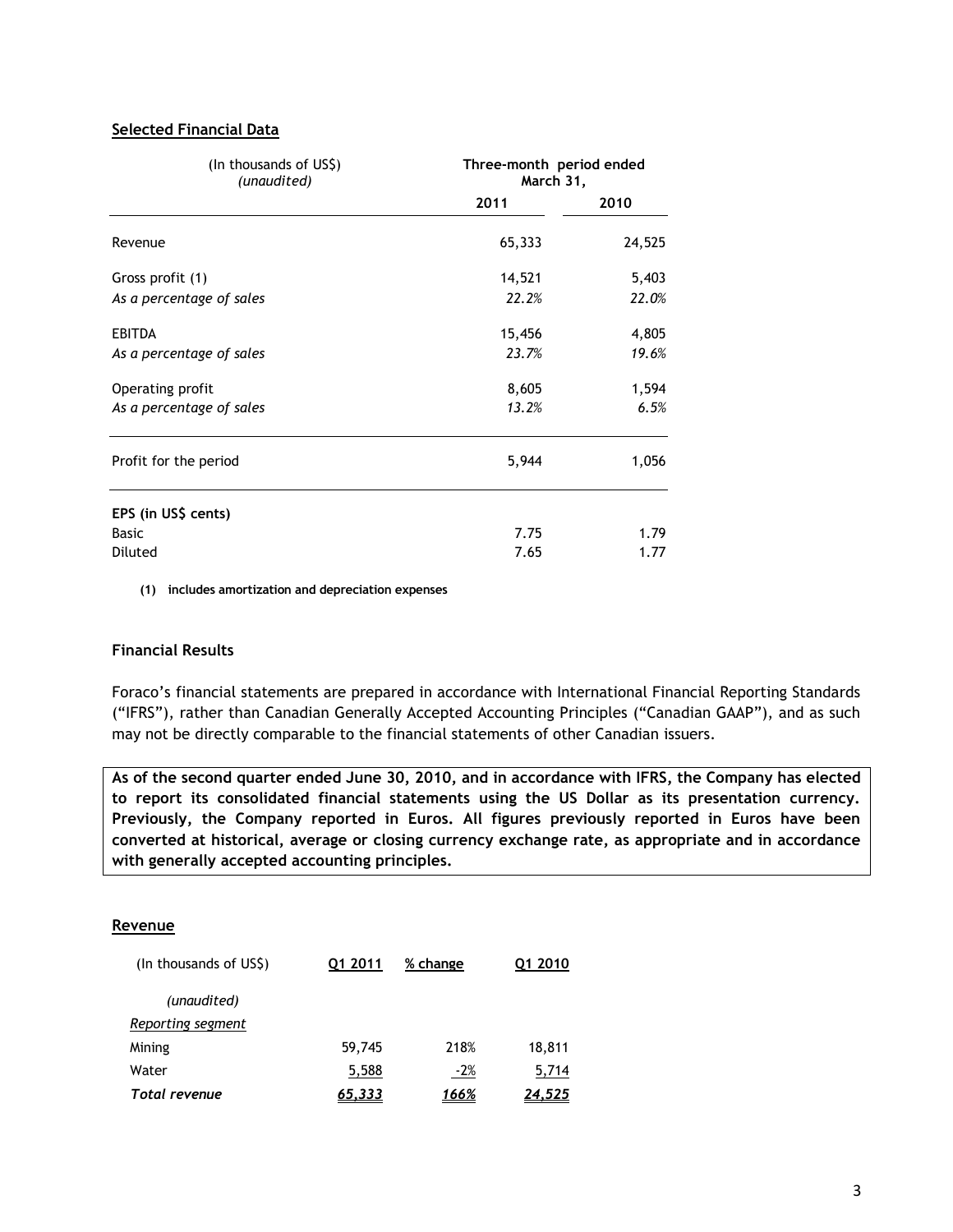| Geographic region       |                  |                                 |              |
|-------------------------|------------------|---------------------------------|--------------|
| South America<br>Africa | 25,715<br>16,935 | $\overline{\phantom{a}}$<br>49% | 11,338       |
| North America           | 14,623           | 109%                            | 6,988        |
| Asia Pacific<br>Europe  | 6,111<br>1,950   | 9%<br>227%                      | 5,602<br>597 |
| <b>Total revenue</b>    | 65,333           | 166%                            | 24,525       |

Q1 2011 revenue amounted to US\$ 65.3 million, an increase of US\$ 40.8 million or 166% compared to Q1 2010, as predicted based on the order backlog reported in December 2010.

The Mining segment, up US\$ 40.9 million, is driven by the contribution of operations in South America (US\$ 25.7 million in Q1 2011) and a generally strong demand from which all operations benefited worldwide (US\$ 15.2 million increase in revenue).

The Water segment remained relatively stable, down by US\$ 0.1 million to US\$ 5.6 million in Q1 2011. Activities in this segment are principally carried out in Africa.

Revenue in South America amounted to US\$ 25.7 million in Q1 2011 (nil in Q1 2010), generated by longterm contracts with major companies in Chile and strong activity in Argentina.

In Africa, the Q1 2011 revenue increased by US\$ 5.6 million or 49% compared to Q1 2010. This is mainly the result of the Company's strategy to develop its mining operations in West Africa. The Water segment, which is significant in this geographic region, remained stable during Q1 2011 despite the political turmoil in Ivory Coast where the Company had to stop its operations.

As a result of the continuing improvements in market conditions in Canada, revenue in North America increased by 109% to US\$ 14.6 million in Q1 2011 from US\$ 7.0 million in Q1 2010. Greater demand in the tar sands activity in central Canada contributed to this increase.

In Asia-Pacific, Q1 2011 revenue amounted to US\$ 6.1 million, an increase of US\$ 0.5 million or 9% compared to Q1 2010. The Company invested in two new rigs in Australia to be delivered during Q2 2011.

Revenue in Europe increased by US\$ 1.4 million in Q1 2011 compared to Q1 2010 due to the March restart of operations in Russia, where activity has been low during the winter season which lasts from October to February.

The Company has no presence in North Africa, the Middle East or Japan and as such is not directly affected by recent events in these areas. The Company does not anticipate any indirect consequences stemming from these events.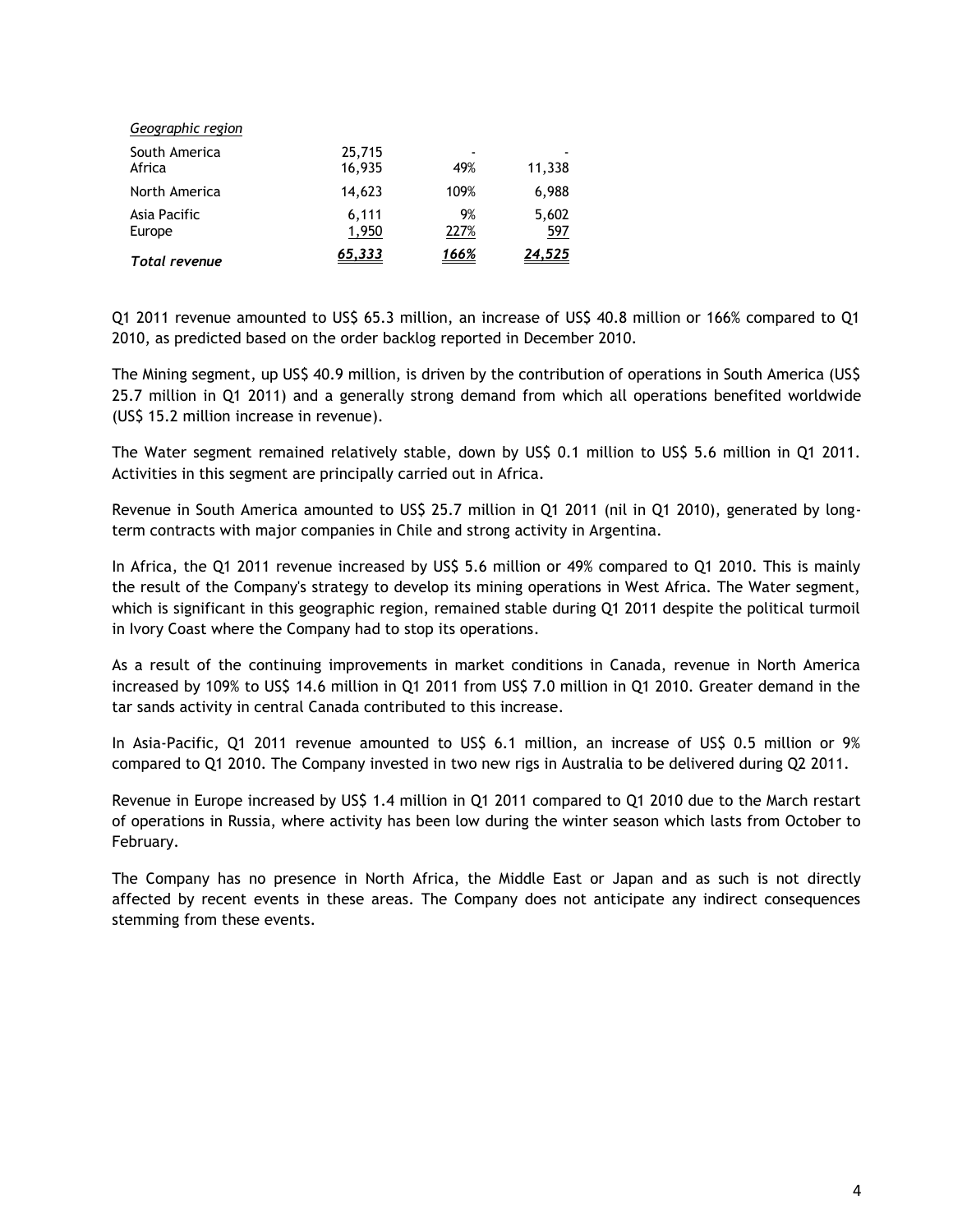## **Gross Profit**

| (In thousands of US\$) | Q1 2011 | % change | 01 2010      |
|------------------------|---------|----------|--------------|
| (unaudited)            |         |          |              |
| Reporting segment      |         |          |              |
| Mining                 | 13,035  | 238%     | 3,862        |
| Water                  | 1,486   | $-4%$    | 1,541        |
| Total gross profit     | 14,521  | 169%     | <u>5,403</u> |

Overall, Q1 2011 gross profit amounted to US\$ 14.5 million (or 22% of revenue), an increase of US\$ 9.1 million or 169% compared to Q1 2010 (US\$ 5.4 million or 22% of revenue).

In the Mining segment, the trend towards recovery in contract margins in South America, first seen during Q4 2010, continued. The unusual adverse climatic conditions in West Canada and the mobilization of contracts in West Africa were compensated by the fact that in general contracts performed well worldwide. This resulted in an increase in the gross profit margin from 21% in Q1 2010 to 22% in Q1 2011.

In the Water segment, gross profit margins remained stable compared to Q1 2010 at 27%.

#### **Selling, general and administrative expenses (SG&A)**

| (In thousands of US\$)<br>(unaudited)                                      | Q1 2011     | % change Q1 2010 |                  |  |
|----------------------------------------------------------------------------|-------------|------------------|------------------|--|
| Selling, general and administrative expenses<br>As a percentage of revenue | 5.916<br>9% |                  | 54% 3.841<br>16% |  |

Q1 2011 SG&A amounted to US\$ 5.9 million, an increase of US\$ 2.1 million or 55% compared to Q1 2010. As a percentage of revenue, SG&A are now 9% of revenue in Q1 2011 as compared to 16% of revenue in Q1 2010. As anticipated, SG&A as a percentage of revenue decreased as a result of the profitable growth strategy implemented by the Company.

| <b>Operating profit</b><br>(In thousands of US\$)<br>(unaudited) | Q1 2011 | % change | 01 2010 |
|------------------------------------------------------------------|---------|----------|---------|
| Reporting segment                                                |         |          |         |
| Mining                                                           | 7.625   | 710%     | 941     |
| Water                                                            | 980     | 50%      | 653     |
| <b>Total operating profit</b>                                    | 8.605   |          |         |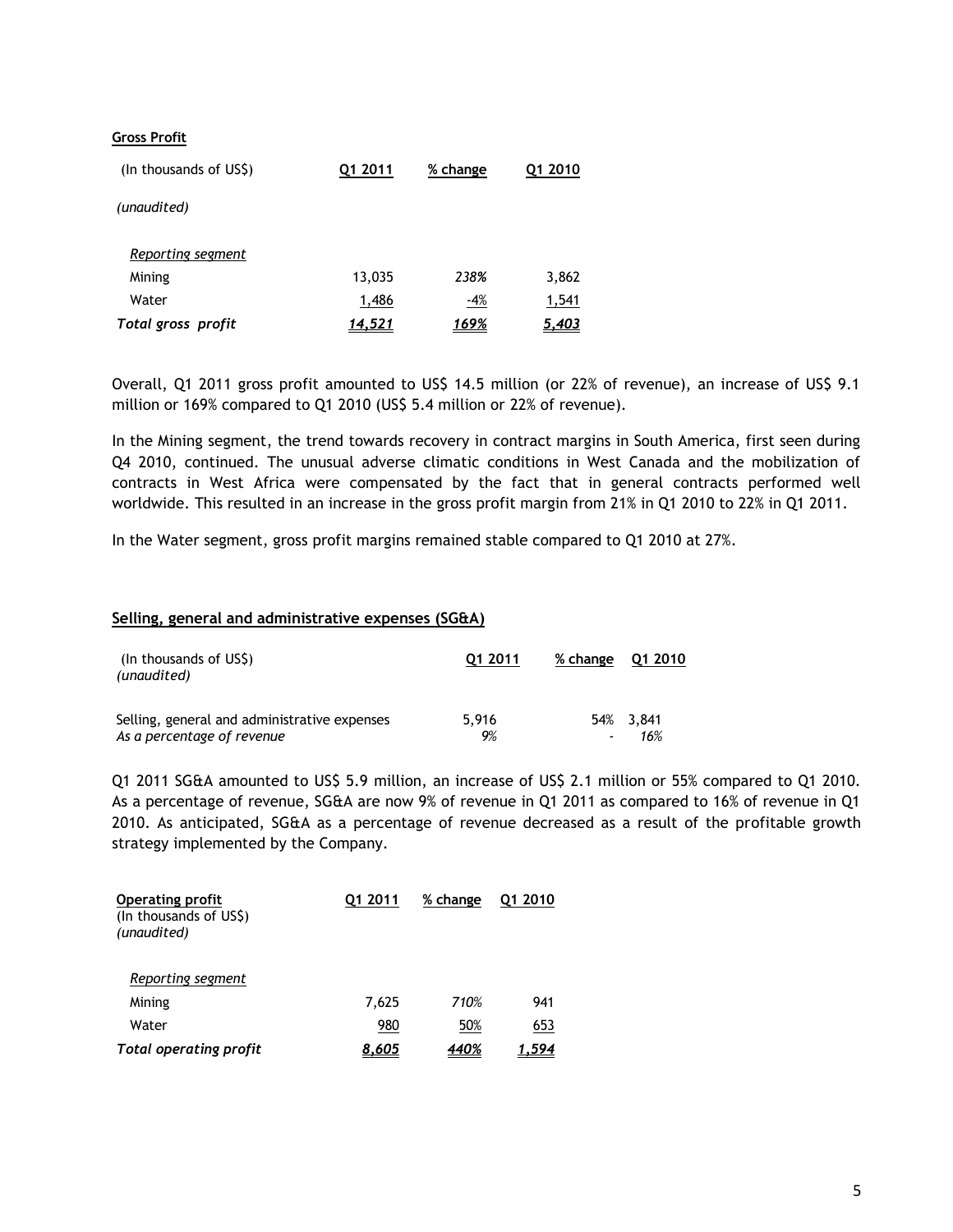Operating profit increased to US\$ 8.6 million in Q1 2011 compared to US\$ 1.6 million in Q1 2010. This variation is primarily due to the satisfying level of gross margin, together with the reduction of SG&A as a percentage of revenue.

## **Financial Position**

The following table provides a summary of the Company's cash flows for Q1 2011 and Q1 2010:

| (In thousands of US\$)                                | Q1 2011   | Q1 2010  |
|-------------------------------------------------------|-----------|----------|
| Cash generated from operations before working capital |           |          |
| requirements                                          | 15,651    | 4,673    |
| Working capital requirements, interest and tax        | (12, 178) | (7, 493) |
| Net cash flow from operating activities               | 3,473     | (2,820)  |
| Purchase of equipment in cash                         | (6, 411)  | (1,668)  |
| Acquisition of subsidiaries, net of cash acquired     | (3,800)   |          |
| Net cash used in investing activities                 | (10, 211) | (1,686)  |
| Repayment of financial debts, net of proceeds         | 5,179     | 137      |
| Acquisition of treasury shares                        | (484)     | (134)    |
| Net cash used in financing activities                 | 4,695     | 3        |
| Exchange differences and other items                  | 396       | (1, 349) |
| Variation in cash and cash equivalents                | (1, 647)  | (5, 852) |

*(\*) The last installment related to the EDC acquisition, amounting to US\$ 3.8 million will be paid in Q2 2011.*

Q1 2011 cash generated from operations before changes in operating assets and liabilities increased to US\$ 15.7 million in 2011 from US\$ 4.7 million in 2010.

As a result of seasonality, Q1 is generally marked by an increase in the working capital requirement. The working capital requirements rose as expected from US\$ 7.5 million to US\$ 12.2 million, in line with the increase in activity.

During the quarter, the Company acquired operating equipment through US\$ 6.4 million in cash purchases and US\$ 4.8 million in finance leases not shown in the table above as they were non cash transactions, compared to a total of US\$ 1.7 million during the same period in 2010.

In 2011, cash is generated mainly by dollar related operations. A larger percentage of the cash available is now kept in dollars, reducing the exposure to exchange rate fluctuations against the Company's presentation currency.

As at March 31, 2011, cash and cash equivalents totaled US\$ 13.3 million compared to US\$ 20.3 million as at March 31, 2010. Cash and cash equivalents are invested within top tier European financial institutions.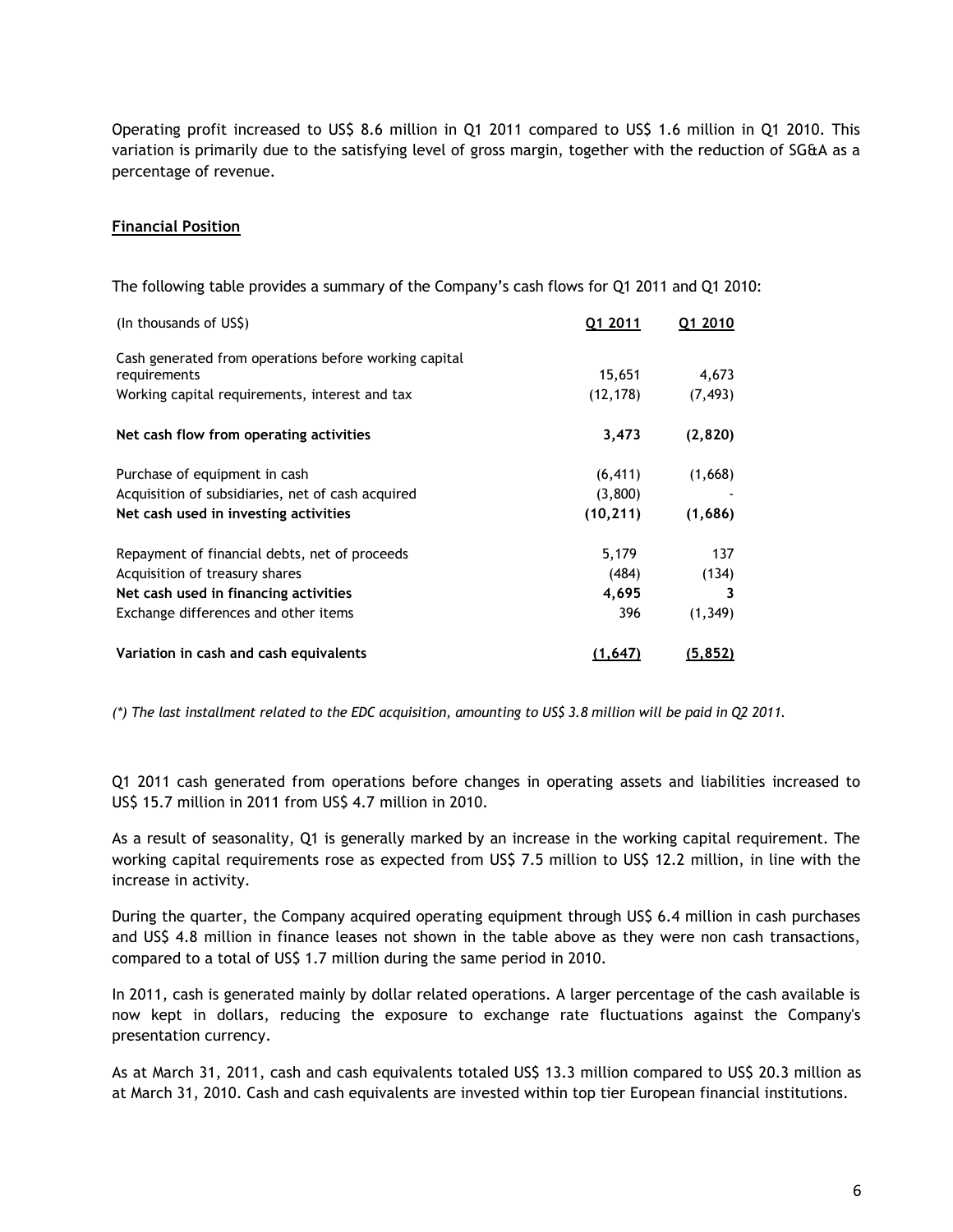As at March 31, 2011, financial debts and equivalents amounted to US\$ 55.7 million (US\$ 49.6 million as at December 31, 2010). In Q2 2011, the Company will finalize US\$ 9 million in additional long-term financing agreements with French banks and will complete the reorganization and simplification of its short-term financing structure in order to align it to its recently enlarged operations.

## **Currency and Exchange Rates**

The exchange rates for the periods under review are provided in the Management's Discussion and Analysis of Q1 2011.

## **Dividends**

On March 7, 2011, the Board of Directors proposed a dividend payment of € 0.028 per share to be approved by Shareholders at the Company General Meeting on May 10, 2011. Depending upon the country of residence of the Company's shareholders, it may be necessary for them to complete certain administrative procedures in order to obtain a refund of withholding taxes, where applicable. Shareholders should consult with their tax advisers and can find additional information on the Company website (www.foraco.com).

## **Outlook**

The Company's business strategy is to continue to deliver profitable growth through the development and optimization of the services it offers across geographical regions and industry segments, as well through the expansion of its customer base. Foraco expects to continue to execute its strategy through a combination of organic growth and development and acquisitions of complementary businesses in the drilling services industry.

*Foraco's unaudited Financial Statements and Management's Discussion & Analysis ("MD&A") for the three month period ended March 31, 2011 are available via Foraco's website at [www.foraco.com](http://www.foraco.com/) and will be available on [www.sedar.com.](http://www.sedar.com/)* 

## **Conference Call and Webcast**

On Tuesday May 10, 2011, Company Management will conduct a conference call at 10:00 am ET to review the financial results. The call will be hosted by Daniel Simoncini, Chairman and CEO, and Jean-Pierre Charmensat, Vice-CEO and CFO.

You can join the call by dialing 1-888-231–8191 or 647-427-7450. Please call in 15 minutes ahead of time to secure a line. You will be put on hold until the conference call begins. A live audio webcast of the conference call will also be available through [www.foraco.com](http://www.foraco.com/) or at [http://www.newswire.ca/en/webcast/viewEvent.cgi?eventID=3414840.](http://www.newswire.ca/en/webcast/viewEvent.cgi?eventID=3414840)

An archived replay of the webcast will be available for 90 days.

## **About Foraco International SA**

Foraco International SA (TSX: FAR) is a leading global drilling services company that provides turnkey solutions for mining, energy, water and infrastructure projects. Supported by its founding values of